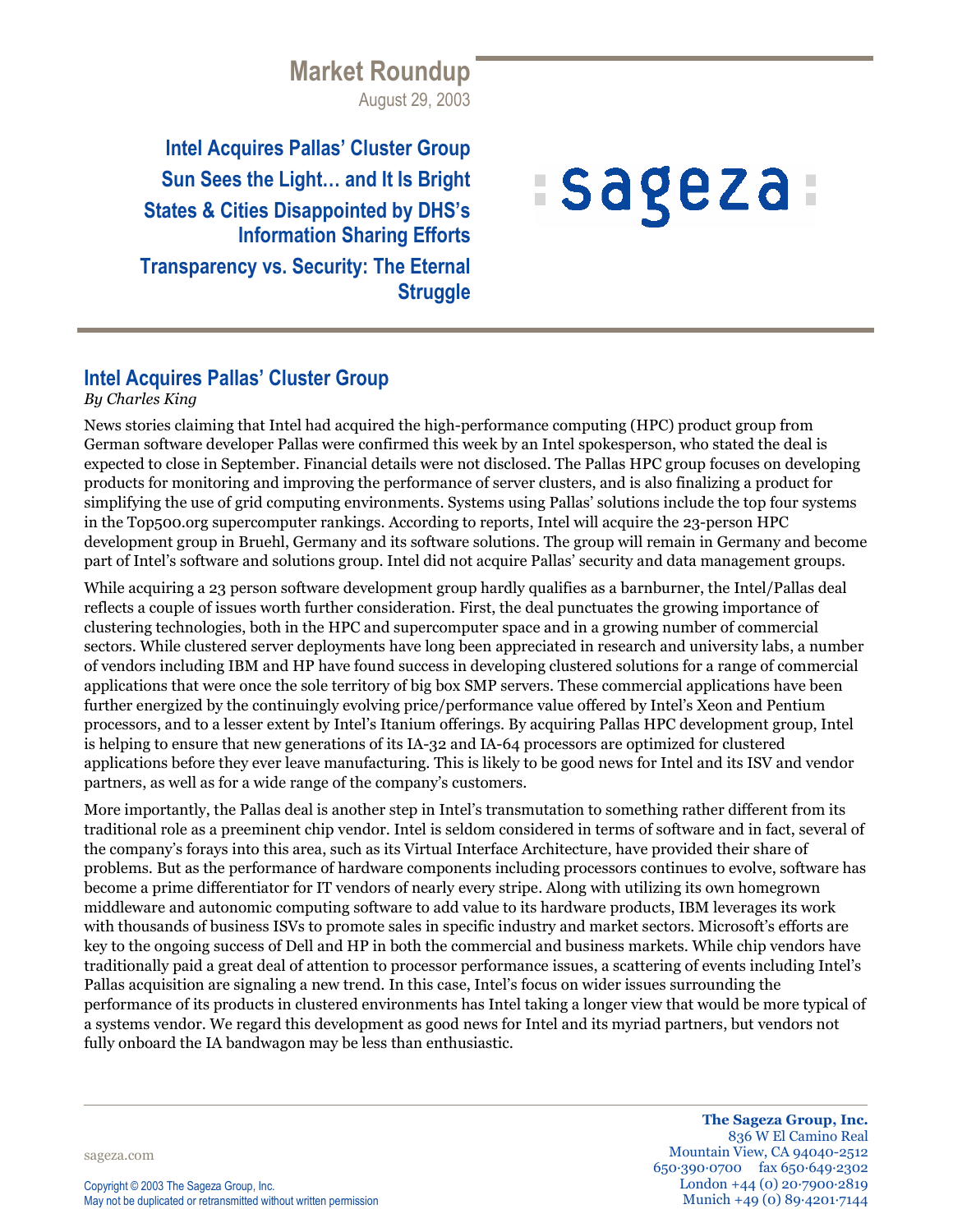## **Sun Sees the Light… and It Is Bright**

#### *By Jim Balderston*

Sun Microsystems announced this week that it has added approximately 100 new companies to the list of certified vendors of its x86 hardware-compliant Solaris 9 OS offering. The company said that it has had overwhelming response from vendors seeking that certification, which allows Sun's flagship operating system to run on Intelbased computers, and reported that it has sold more than 250,000 seat licenses for the Solaris 9 x86 product. Sun officials said the interest in Solaris 9 x86 comes in the wake of two current influences in the marketplace: the prevalence of the Windows-targeting viruses and worms, and SCO's threats of lawsuits against UNIX users. The licensing fee for Solaris 9 x86 starts at \$99.

Sun's decision to license Solaris for the x86 architecture is no small one; in fact it represents a complete about face for a company that has made a long and steady tradition of casting aspersions toward the entire Wintel oligarchy. While some people in Sun may regard this decision as an abandonment of the company's core principles, we see it as a sign that Sun is letting the reality of the market — and not internal theology — guide its strategic planning. In this light, Sun is demonstrating that it has a long way to go before it becomes the next SGI.

Sun has long been the most vocal proponent of 64-bit computing as the be-all/end-all of corporate IT, and its preaching on the subject — while colorful and dramatic — has had little impact on IT churchgoers. For now, much of the market appears to be very happy to move along with continually evolving 32-bit computing solutions. This is especially true for proponents of the growing range of clustered and grid solutions that allow racks of IA-32 servers to behave and perform like robust big footprint machines. In the present climate, asking — let alone expecting — customers to switch over wholesale to a 64-bit environment is more than a bit drastic. As a result, Sun and other 64-bit missionaries have been sailing into strong headwinds in their attempt to maintain meaningful market penetration. Sun's willingness to raise its Solaris 9 x86 platform out of obscurity and press it as a commercial offering apparently reverses this dynamic, allowing Sun and its resellers to sail with the wind at their backs, instead of in their faces. Further, Sun's x86 offering provides the company a means to offer end-toend solutions to a wider range of businesses beyond Sun's traditional large enterprise clients. Solaris 9 x86 gives new customers the option of bringing Sun in the door without sending their existing IT investments out the window. At the same, Solaris 9 x86 offers existing Sun clients the means to leverage a wide range of robust, affordable x86 products without abandoning Solaris. While some would argue this move is long overdue from Sun, to our minds late is always better than never.

## **States & Cities Disappointed by DHS's Information Sharing Efforts**

#### *By Charles King*

The General Accounting Office (GAO) released a report this week that concluded that the Department of Homeland Security (DHS) has been ineffective in coordinating its information-sharing efforts, leading to an atmosphere where clues about terrorist activities may go unnoticed. The Homeland Security Act (HSA) of 2002 requires the DHS to share information with state and local authorities. However, only 35% of the forty states that completed the survey said the federal effort was "effective or very effective" and a mere 15% of the large cities that participated in the survey said they had received information they needed from the DHS on the movement of known terrorists. The GAO report concluded that the DHS's efforts suffer from two major obstacles: the belief by many federal employees that fighting terrorism is primarily Washington's responsibility, and their concerns about sharing national-level evidence with state and local officials. Additionally, the DHS's lack of knowledge about existing state, local, and private-sector information-sharing programs has hindered the creation of an integrated, nationwide system. A spokesperson from the Department of Justice (DOJ) said the DOJ found the report "fundamentally incorrect and unsupported by reliable sources." However, Deputy Secretary of Homeland Security stated that the DHS agreed with the report's overall conclusions and officials from the Department of Defense indicated that they were in general agreement with the report.

In many ways, the failure of the DHS to follow the information mandate the agency received as part of the HSA is hardly surprising. Conceived by the DOJ and enacted by a compliant Congress in the difficult weeks following the Word Trade Center attacks, the HSA was not without controversy. Elements of the act sublimated fundamental

sageza.com

**The Sageza Group, Inc.** 836 W El Camino Real Mountain View, CA 94040-2512 650·390·0700 fax 650·649·2302 London +44 (0) 20·7900·2819 Munich +49 (0) 89·4201·7144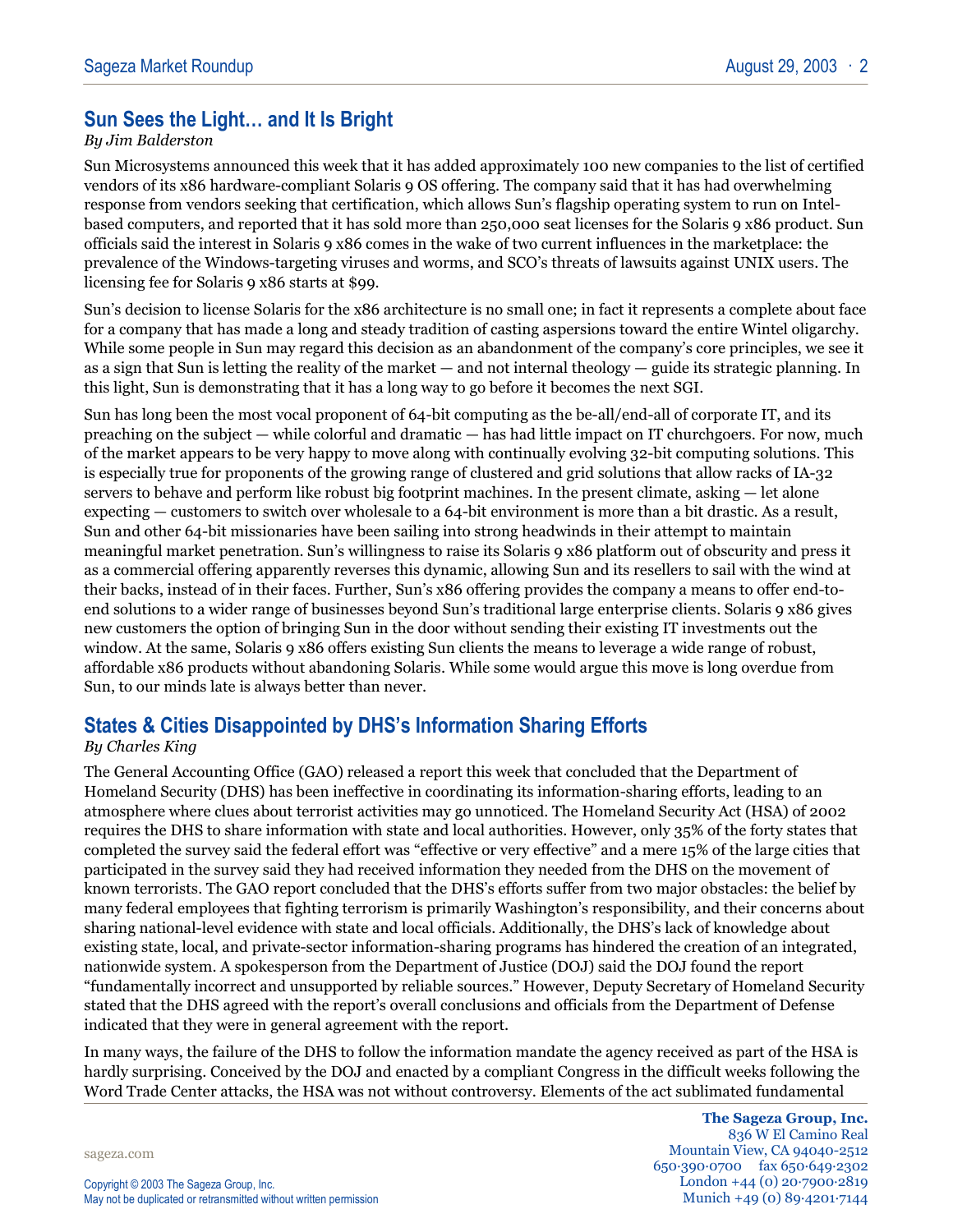constitutional rights, and in recent months a number of HSA provisions have come under attack by legislators who finally got around to reading the fine print of the Act they once vociferously supported. Opposition has become so overt that Attorney General John Ashcroft recently toured the country in an effort to drum up support to leave the HSA untouched. In a sense, the HSA and the DHS are both victims of their own legislated ambitions. Even as the HSA attempted to streamline legal issues according to the DOJ's brave new post-9/11 worldview, the DHS was given the unhappy mandate to effectively centralize security issues and information covering fifty cantankerous states, thousands of irritable towns and cities, and hundreds of millions of mouthy citizens. To be honest, herding this particular band of cats would not be a happy task under any circumstances.

So what is likely to be the eventual outcome of this foolishness? The DHS has suggested that the new enterprise IT architecture the agency will kick start next month, along with "internal and external interfaces and protocols" for information sharing the agency is developing, will help alleviate the problems illuminated by the GAO report. We sincerely doubt it. Considering the history of IT deployments, we expect that soon after the DHS's new architecture is deployed, it will be found to be incompatible with most of the state and local government IT infrastructures it is meant to support. By the time fixes are designed and put in place, the whole pile will be nearing extinction from an IT point of view and construction of a brand new solution will be deemed necessary. There is some small room for hope, though. By the time that second infrastructure is ready for prime time, in another decade or so, the internal and external interfaces and protocols the DHS discussed this week may nearly be ready for implementation.

## **Transparency vs. Security: The Eternal Struggle**

#### *By Jim Balderston*

The Computer and Communications Industry Association has sent a letter to the Department of Homeland Security protesting the department's decision last month to purchase \$90 million worth of Microsoft software for the department's new computer environment. The association, citing the recent outbreaks of the Blaster and Sobig.f worms and their impacts on the networks as a whole as a result of their attacking Microsoft Windows operating environments, argues that the DHS should consider more secure operating environments for its computer network and "lead by example." The CCIA, which represents a number of companies, including Sun, AOL, Intuit, and Oracle, has been active in filing motions, briefs, and other legal documents related to various legal actions against Microsoft, who is not a member of the CCIA.

The Holy Grail of standardized computing environments is one that many an IT manager has made his or her personal quest. They see such an environment as easy to manage, more cost-effective, and less complex overall. Information can move about freely in such an environment and its consistency alleges fewer headaches associated with the free flow of crucial information around the enterprise. Of course, such transparency comes with risks. If an environment is infected with something like the Sobig.f worm, there is little to stop it from spreading throughout a homogeneous operating system environment. This

*We duly note the partisan nature of this letter, coming from a host of companies that compete with Microsoft and in many cases have made it known that the Redmond-based software giant is their mortal and eternal enemy. That said, we think the issues raised by the letter — especially as the lingering effects of the Blaster and Sobig.f worms continue to hamper email communications are food for thought.*

scenario is not a Microsoft-specific problem; it is one that can occur in any operating environment. Microsoft is the target of many virus writers because of its high profile and ubiquity in the marketplace. For many a virus writer, the goal of widespread havoc is primary, writing viruses for obscure, minimally deployed OS makes as much sense as a graffiti artist doing his or her work in a place where virtually no one will see the fruits of his/her labor.

We have noted in the past that the number of attacks on Linux-based environments continues to rise and we expect that as Linux's market share grows, so will these attacks. In this regard, size truly matters. One potential means of increased security may be heterogeneous IT environment deployments; viruses that infect one operating system may be stopped within the enterprise when encountering an OS that it is not written for. Such measures, of course, bring greater complexity to the IT manager's task list. We believe that that pursuit of the aforementioned

sageza.com

**The Sageza Group, Inc.** 836 W El Camino Real Mountain View, CA 94040-2512 650·390·0700 fax 650·649·2302 London +44 (0) 20·7900·2819 Munich +49 (0) 89·4201·7144